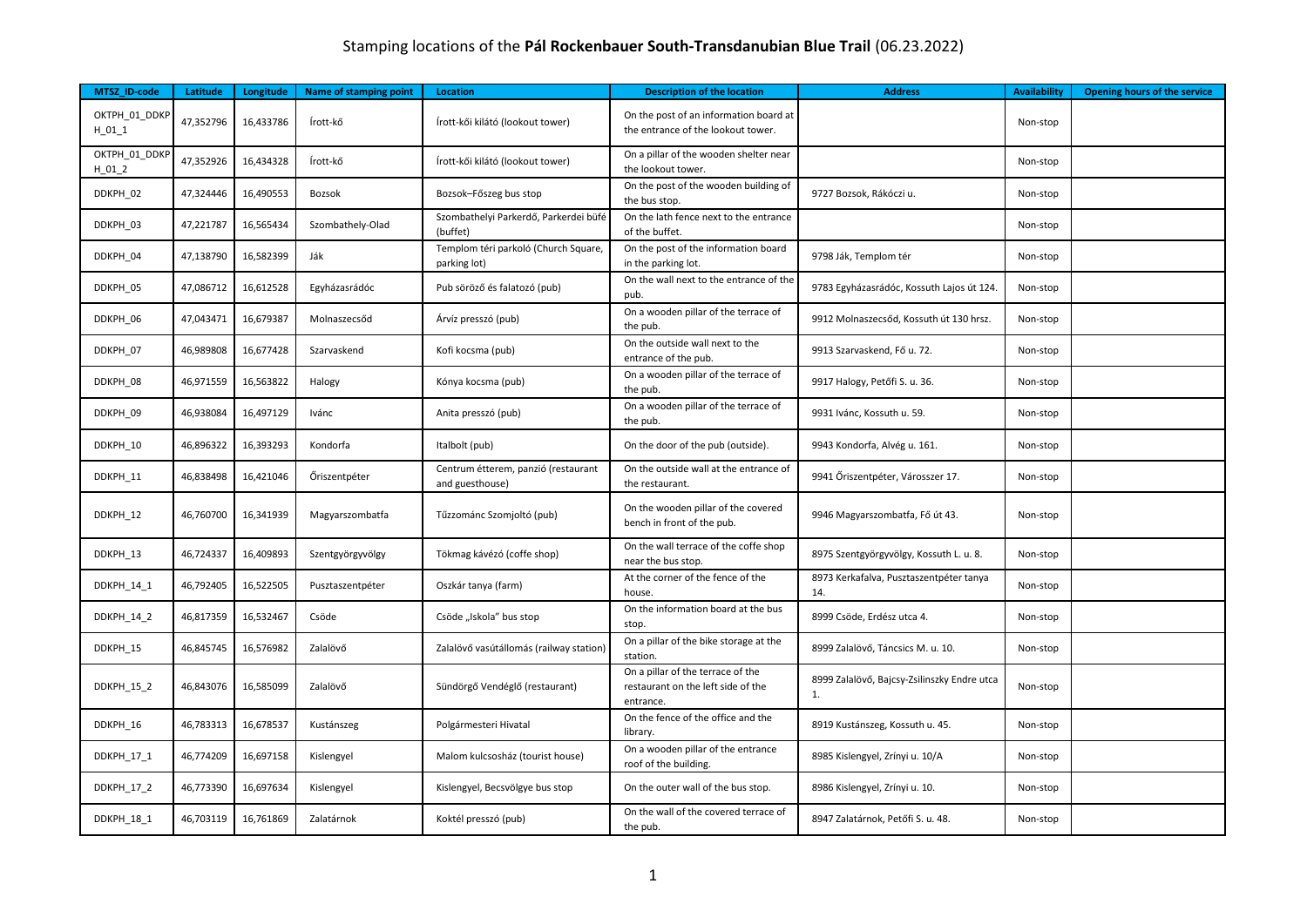## Stamping locations of the **Pál Rockenbauer South-Transdanubian Blue Trail** (06.23.2022)

| MTSZ_ID-code | Latitude  | Longitude | Name of stamping point | Location                                                                           | <b>Description of the location</b>                                    | <b>Address</b>                                  | <b>Availability</b>        | <b>Opening hours of the service</b>          |
|--------------|-----------|-----------|------------------------|------------------------------------------------------------------------------------|-----------------------------------------------------------------------|-------------------------------------------------|----------------------------|----------------------------------------------|
| DDKPH_18_2   | 46,700963 | 16,758746 | Zalatárnok             | Coop vegyesbolt (grocery shop)                                                     | On the post of a notice board next to<br>the shop.                    | 8948 Zalatárnok, Petőfi S. u. 13.               | Non-stop                   |                                              |
| DDKPH 19 A 1 | 46,654081 | 16,771258 | Rádiháza               | Csikós csárda és kisbolt (inn and<br>grocery shop)                                 | On the front wall of the building.                                    | 8951 Gutorfölde, Rádiháza 11.                   | Non-stop                   |                                              |
| DDKPH_19_A_2 | 46,655082 | 16,766686 | Rádiháza               | Rádiháza vasúti megállóhely (railway<br>stop)                                      | On a wooden pole near the railway<br>stop.                            | 8952 Gutorfölde, Görbőpuszta                    | Non-stop                   |                                              |
| DDKPH_19_B   | 46,615766 | 16,757793 | Szentpéterfölde        | Szentpéterfölde, bus stop                                                          | On the side of the little brick building.                             | 8953 Szentpéterfölde, Kossuth Lajos utca<br>52. | Non-stop                   |                                              |
| DDKPH_20_A   | 46,556350 | 16,716033 | Lasztonya              | Községi önkormányzat (Local<br>government office)                                  | On the garage door of the building.                                   | 8887 Lasztonya, Kossuth u. 4.                   | Non-stop                   |                                              |
| DDKPH_20_B   | 46,537537 | 16,702937 | Lispeszentadorján      | Teleház (telecottage)                                                              | On a wooden pillar on the veranda of<br>the building.                 | 8888 Lispeszentadorján, Kossuth Lajos út<br>27. | Non-stop                   |                                              |
| DDKPH_21_A   | 46,526233 | 16,727974 | Bázakerettye           | B-24 söröző (pub)                                                                  | On the wall next to the entrance.                                     | 8887 Bázakerettye, Fő u. 1.                     | Non-stop                   |                                              |
| DDKPH_21_B   | 46,493387 | 16,743471 | Kistolmács             | Tó büfé (buffet)                                                                   | On the wall next to the entrance.                                     | 8868 Kistolmács, Petőfi u. 41.                  | Non-stop                   |                                              |
| DDKPH 22     | 46,501652 | 16,810365 | Valkonya               | Rockenbauer Pál turistaház (tourist<br>house)                                      | On a wooden pillar of the covered<br>terrace of the house.            | 8885 Valkonya, Fő u. 67.                        | Non-stop                   |                                              |
| DDKPH 23     | 46,499026 | 16,916973 | Homokkomárom           | Nyolc Boldogság Katolikus Közösség,<br>ferences kolostor (Franciscan<br>monastery) | On the side of a glassed notice board<br>on the wall of the building. | 8777 Homokkomárom, Ady E. u. 2.                 | Non-stop                   |                                              |
| DDKPH_24     | 46,498571 | 16,985019 | Palin                  | Rózsa eszpresszó (pub)                                                             | On the wall of the terrace of the pub.                                | 8800 Nagykanizsa-Palin, Alkotmány u. 71.        | Non-stop                   |                                              |
| DDKPH 25     | 46,595057 | 17,053366 | Öröm-hegy              | Postás kulcsosház (tourist house)                                                  | On the window of the hut (outside).                                   | 8801 Nagykanizsa, Pf. 241                       | Non-stop                   |                                              |
| DDKPH 26     | 46,558409 | 17,109298 | Zalakaros              | Zalakarosi kilátó (lookout tower)                                                  | On the side of the stairway of the<br>lookout tower.                  | 8749 Zalakaros, Kilátó u. 44.                   | Non-stop                   |                                              |
| DDKPH 27     | 46,525712 | 17,178140 | Zalakomár              | Orvosi rendelő (doctor's office)                                                   | On a wooden pillar of the entrance<br>roof of the building.           | 8752 Zalakomár, Ady u. 2.                       | Non-stop                   |                                              |
| DDKPH_28_A_1 | 46,491105 | 17,256190 | Nemesvid               | Vegyesbolt (grocery shop)                                                          | On a wooden pillar of the entrance<br>roof of the building.           | 8738 Nemesvid, Dr. Huszti Dezső u. 1.           | Non-stop                   |                                              |
| DDKPH 28 A 2 | 46,485485 | 17,245567 | Nemesvid               | Sheriff söröző (pub)                                                               | On a wooden pillar of the entrance<br>roof of the building.           | 8739 Nemesvid, Vörösmarty u. 1.                 | Non-stop                   |                                              |
| DDKPH_28_B   | 46,507112 | 17,285001 | Kisvid                 | Family house, Arany J. u. 20.                                                      | On the fence of the house.                                            | 8738 Nemesvid-Kisvid, Arany J. u. 20.           | Non-stop                   |                                              |
| DDKPH_29_1   | 46,495839 | 17,423195 | Mesztegnyő             | CBA (grocery shop)                                                                 | At the cashier inside the new building<br>of the shop.                | 8716 Mesztegnyő, Ladi János u. 55/A             | <u>iccorumg</u><br>opening | Mon-Fri: 6-17:30, Sat: 6-14,<br>Sun: 7–11:30 |
| DDKPH 29 2   | 46,496574 | 17,423158 | Mesztegnyő             | Faluház (community house)                                                          | On a brick pillar of the veranda.                                     | 8717 Mesztegnyő, Ladi János u. 55.              | Non-stop                   |                                              |
| DDKPH_30     | 46,433703 | 17,577124 | Újvárfalva             | Noszlopy-kúria (mansion)                                                           | On the fence of the mansion.                                          | 7436 Újvárfalva, Noszlopy Gáspár utca 7.        | Non-stop                   |                                              |
| DDKPH_31     | 46,356389 | 17,695333 | Kaposmérő              | Kis Kulacs eszpresszó (pub)                                                        | At the door of the pub (outside).                                     | 7521 Kaposmérő, Rákóczi u. 115.                 | Non-stop                   |                                              |
| DDKPH 32     | 46,304778 | 17,726169 | Szenna                 | Vadász presszó (pub)                                                               | On the post of the resting spot near<br>the pub (smoking area).       | 7477 Szenna, Árpád u. 39.                       | Non-stop                   |                                              |